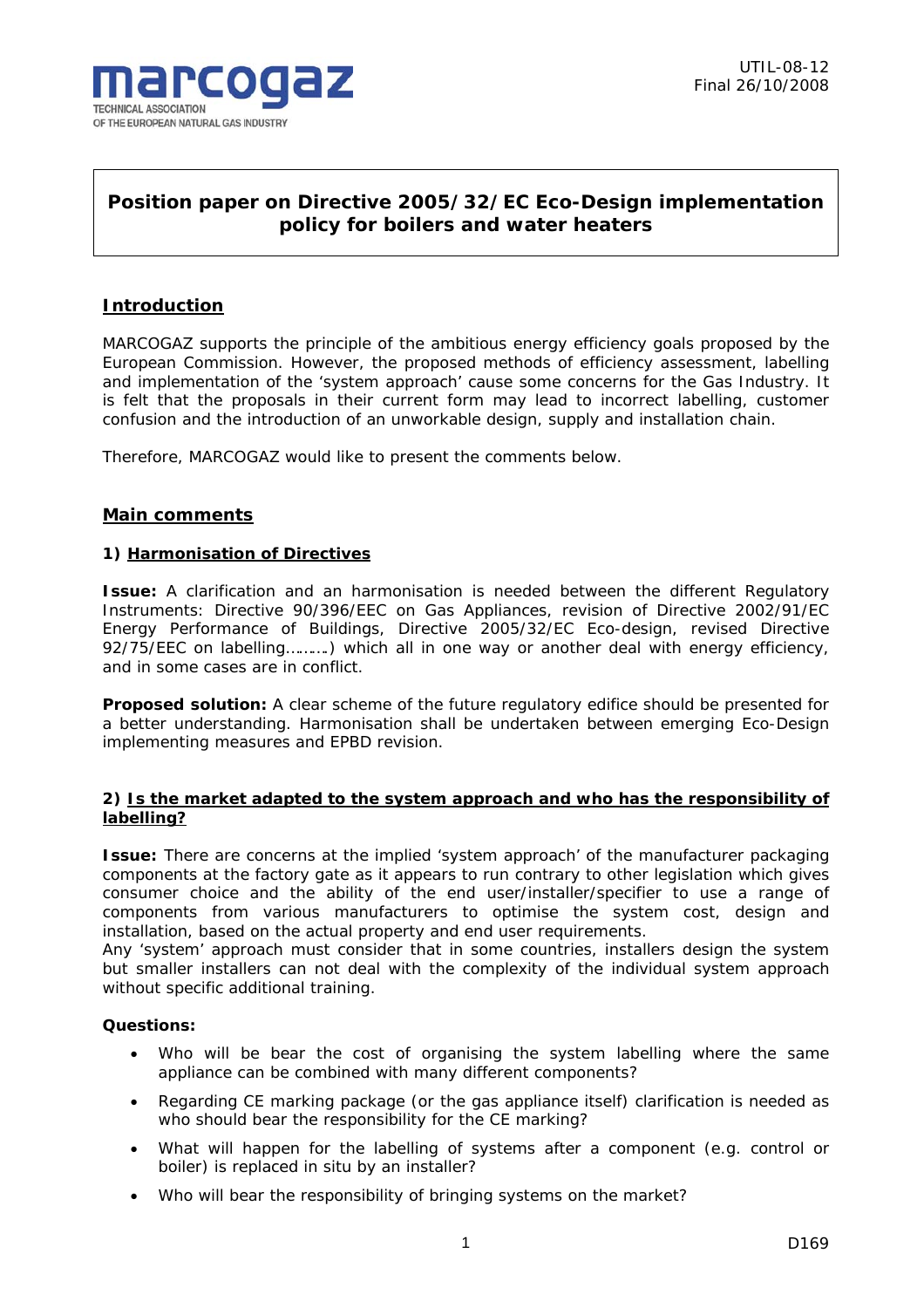

- Is it practical for the manufacturer of the system to verify the commissioning of every system and how will this affect cost?
- How can manufacturers pre-design a bundled package without any knowledge of the property into which the system is to be installed?
- Will there be any flexibility for the installer to modify the bundled system to suit specific site requirements and if so how will the system be relabelled?
- How will boiler replacement onto an existing heating system be dealt with if it already incorporates effective control systems or components that do not need to be replaced?

## *Proposed solutions:*

- The manufacturer provides a matrix showing the performances (specific efficiency, rating) of the appliance combined with different components (controls) or situations (building size, solar, heat pump assist).
- The installer can select the appropriate combination from the matrix and guide the consumer choice.

#### **3) The danger of using a non-validated complex model**

#### *Issues:*

1. In principle a model has to be first validated.

The proposed model is extremely complex. Its principles and details are difficult to follow and validate. There seems still to be some anomalies, particulatly the influence and calculation of distribution, stratification and fluctuation losses or the minimum sizing of boilers compared to the usages in some countries (e.g. the model would not allow the selection of a boiler below approximately 30 kW in a house using 20,000 kWh per year).

We are concerned by the fact that any correction of the model during its application will add cost and confusion on the market and therefore insist on an extended validation of it before it is put in force.

- 2. This model should be a reference in the implementing measures but not part of a binding regulation for a better flexibility in case of modification.
- 3. The test for solar panels according to EN 13203-3 leads to a great number of tests depending on the surface of the collectors.

#### *Proposed solutions:*

- 1. The final version of the model should be validated by independent competent bodies.
- 2. It is proposed to use it as a basis for an EN standard.
- 3. Regarding the solar panels the calculation matrix should be amended accordingly.

## **4) Labeling and reliability of the data used**

# *Issues:*

• The label is primarily aimed at informing end customers and installers offering advice to end customers. It should therefore not be used for boilers or water heaters used for big size installations where highly competent professionals intervene.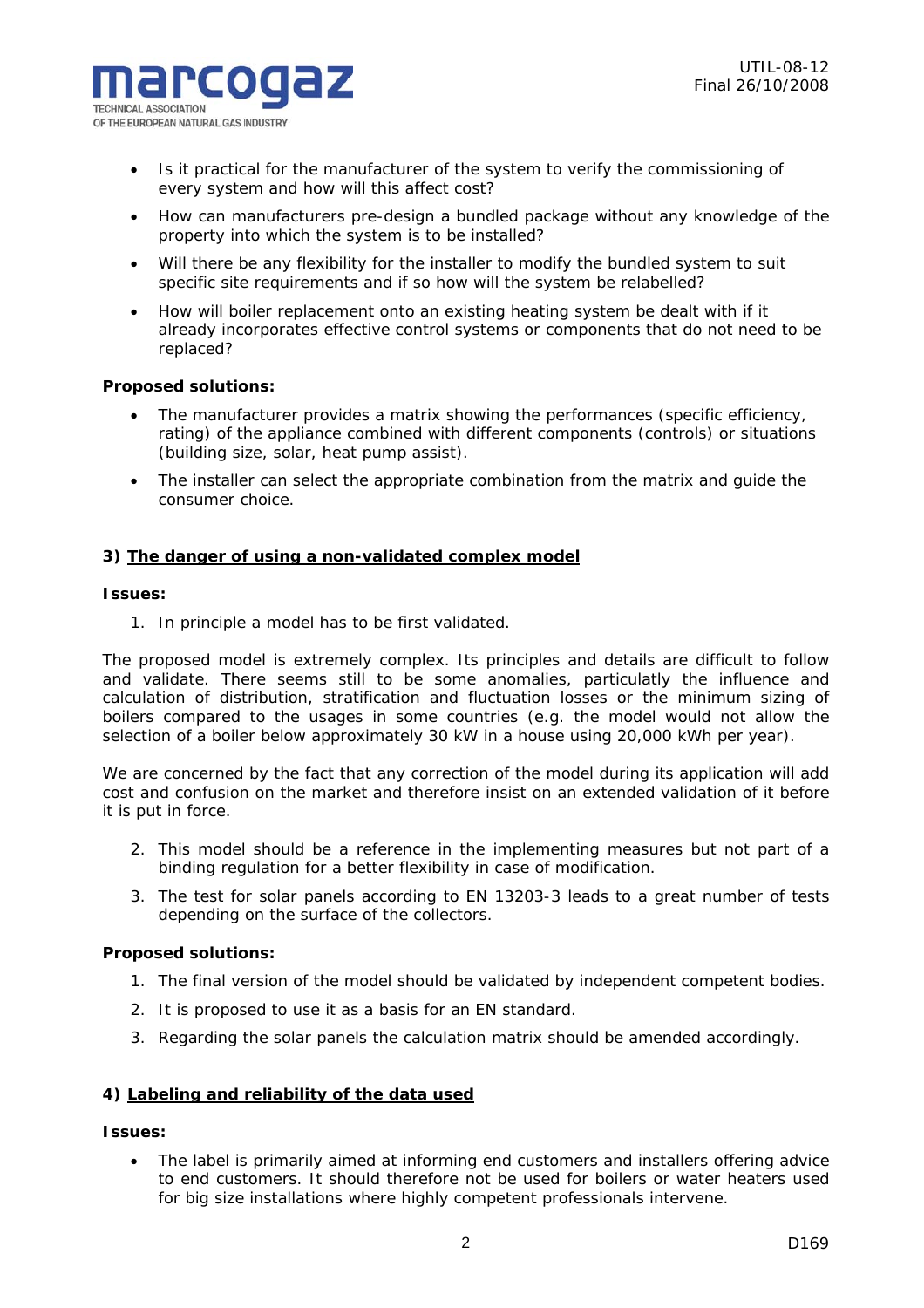- In addition, the label should be simple and easy to understand. Specific ratings such as  $A_{+}$ ,  $A_{++}$ ,  $A_{++}$  ... should be avoided since the current label format is now well known.
- Reliable labeling should be based on independent performance measurement with the highest possible accuracy.

## *Proposed solutions:*

- It is proposed to limit labeling to products with a maximum output of 70 kW in line with EN standards.
- Use an A-G label and develop a system whereby the very best systems proposed are A.
- Require third party certification, including type examination and production surveillance, based on tests performed by an accredited and qualified laboratory.

## **5) It is technically feasible to have such low NOx and is it justified?**

**Issues:** Emissions levels should be fixed at a reasonable level at is achievable, since they always result from a compromise between different conflicting aspects such as maximum efficiency, production of different pollutants (CO for example), or the current EU activities to enlarge gas quality specifications, especially the Wobbe Index range to improve the functioning of the EU gas market.

NOx is also notoriously difficult to measure accurately. In this context the NOx values proposed are simply not applicable. Moreover, we are surprised that such severe limit shall apply to an industry that impact on total NOx emission is far lower than other industries (e.g. transportation).

Considering NOx requirements only for gas and oil appliances is discriminatory compared to electrical appliances since electricity generation may also produce NOx and are not taken into account.

*Proposed solutions:* The NOx limits should be altered to challenge available and developing technology but not so as to eliminate some sectors completely. As discussed on 29<sup>th</sup> February 2008 during the last Consultation Forum dedicated to boilers, a working group of experts should meet as soon as possible to make proposals taking into account:

- a. The real impact of heating industry on acid rain;
- b. The energy security of supply context that will bring fuel with wider quality specifications on the market;
- c. What is technically feasible;
- d. The specific case of instantaneous water heaters, running time and impact on the market should be considered before establishing the NOx limit values.
- e. Develop methods to assess NOx emissions for electricity generation;
- f. Propose reasonable Nox limits.